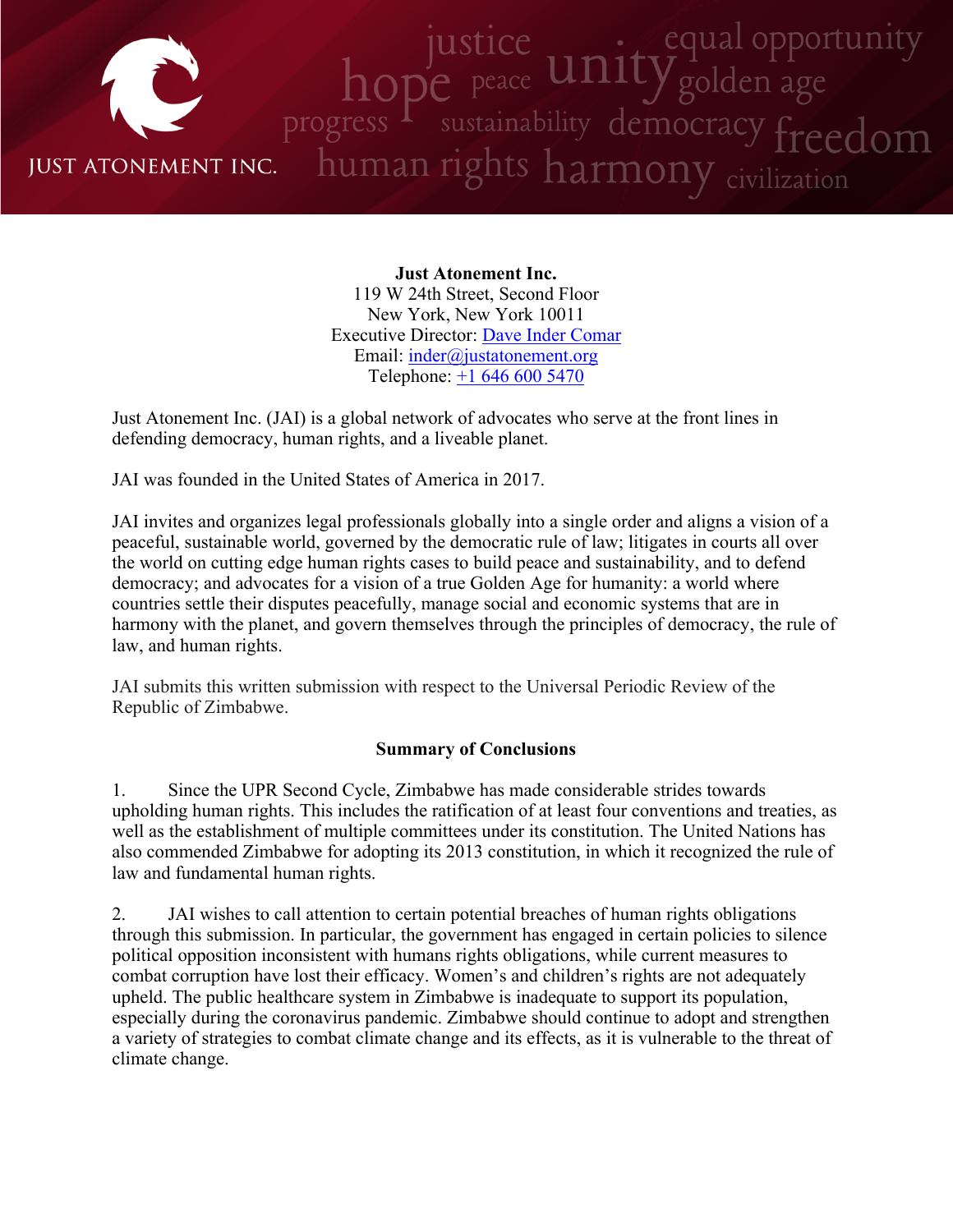

# **Government Corruption and Censorship**

3. Amnesty International and Human Rights Watch have criticised the current governmen<sup>t</sup> for using the pandemic as <sup>a</sup> guise for employing disproportionate police force against political opposition.

4. Examples of silencing political opposition include intimidation and harassment of human rights defenders who work on the topics of corruption, public accountability and democratic governance by the Central Intelligence Organization. <sup>1</sup> Humans rights defenders reportedly went into hiding after the police issued a list of wanted persons after a July 31 $^{\rm st}$  anticorruption demonstration. Other reported victims include significant members of the Movement for Democratic Change (MDC) alliance, journalists, activists, citizens, NGOs, political opponents, and peaceful protesters.

5. Further, the Zimbabwe Electoral Commission ("ZEC") has failed in its duty to facilitate the elections in an independent manner. Police officers, the Zimbabwe National Army, and prison officers have been intimidated to vote for the Zanu-PF party, all without condemnation or action by the ZEC.

6. By censuring all political opposition, the governmen<sup>t</sup> is not fulfilling its duties under Article 19 of the International Covenant on Civil and Political Rights (ICCPR), which Zimbabwe has ratified:

*"1. Everyone shall have the right to hold opinions without interference.*

*2. Everyone shall have the right to freedom of expression; this right shall include freedom to seek, receive and impart information and ideas of all kinds, regardless of frontiers, either orally,* in writing or in print, in the form of art, or through any other media of his choice."

7. On top of this, selective law enforcement breaches Article 2 of the ICCPR: *"…To respec<sup>t</sup> and to ensure to all individuals within its territory and subject to its jurisdiction the rights recognized in the presen<sup>t</sup> Covenant, without distinction of any kind, such as … political or other opinion* …"

8. Human Rights Watch reported that more than 70 critics of the governmen<sup>t</sup> had been abducted by unidentified assailants and subjected to sexual abuse, violence, and threats by suspected state security agents. These abductions are violations of Article 6 of the African Charter on Human and Peoples' Rights (the "African Charter"):

"No one may be deprived of his freedom except for reasons and conditions previously laid down *by law. In particular, no one may be arbitrarily arrested or detained."*

9. Abuse of prisoners, including sexual abuse, would potentially violate Article 5 of the African Charter:

<sup>&</sup>lt;sup>1</sup> Summary prepared by the Office of the High Commissioner for Human Rights in accordance with paragraph 5 of the annex to Human Rights Council resolution 16/21 Zimbabwe. (2016). *United Nations Human Rights Council General Assembly*, *Twenty-sixth session*.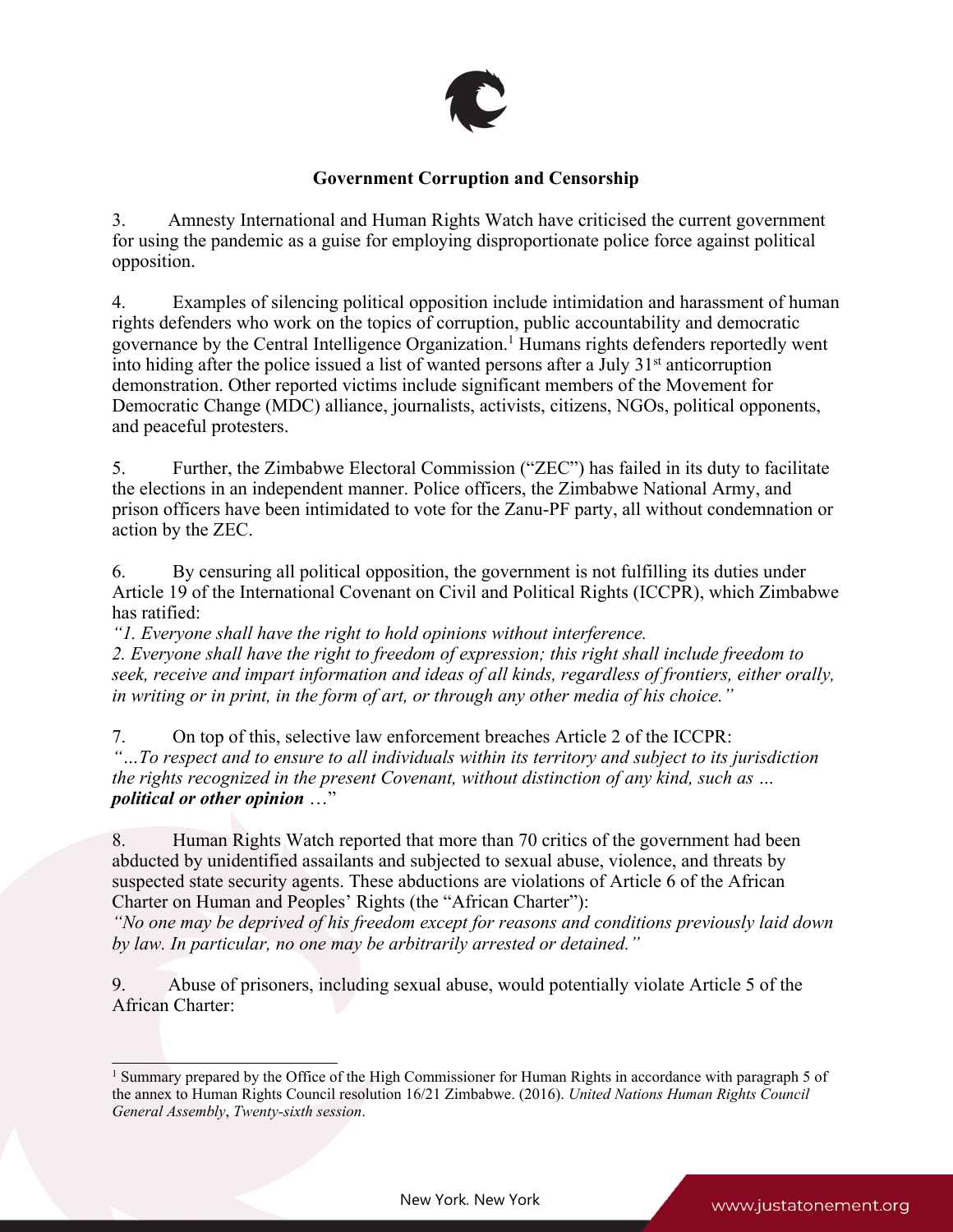

*"All forms of exploitation and degradation of man particularly slavery, slave trade, torture, cruel, inhuman or degrading punishment and treatment shall be prohibited."*

# Recommendations

10. Zimbabwe should comply with applicable human rights obligations under the ICCPR and the African Charter. The Independent Complaints Mechanism under section 210 of Zimbabwe'<sup>s</sup> 2013 constitution should be better established without interference from the government.

11. Moreover, Zimbabwe should ratify the International Convention for the Protection of All Persons from Enforced Disappearance (ICPPED). Zimbabwe could also consider inviting neutral and impartial election observers to reduce opportunity for impropriety by local or other officials during the next Zimbabwe election.

12. Zimbabwe has not ye<sup>t</sup> ratified the Convention against Torture and Other Cruel, Inhuman or Degrading Treatment or Punishment, though the United Nations has confirmed that its content has been incorporated into Zimbabwe'<sup>s</sup> constitution and laws. Nonetheless, Zimbabwe should join the 170 other signatories in order to make the obligation an internationally binding one.

# **Women'<sup>s</sup> Rights**

13. Gender-based violence and discrimination remains <sup>a</sup> problem in Zimbabwe. School girls still face sexual abuse and harassment. Female representation in Zimbabwe'<sup>s</sup> governmen<sup>t</sup> and parliament is less than 25%. Customary marriages perpetuate inequality by barring widows from inheriting their husband'<sup>s</sup> property and daughters from inheriting their fathers' property. Rural women face limited access to technology and digital information.

14. More pressing dangers to women include domestic violence, access to reproductive healthcare for women in rural areas, and marital rape. Abortion is criminalised, while the rate of maternal mortality is high at 0.88%. The burden of unpaid care on women has also been especially exacerbated by pandemic. 2

15. Existing efforts to recognise women'<sup>s</sup> rights include the adoption of the Domestic Violence Act 2007 and the Criminal Law Act in 2006. Zimbabwe Gender Commission, one of the five Independent Commissions established under Sections 232(c) and 245 of the Constitution of Zimbabwe, serves as <sup>a</sup> platform for information gathering and sharing.

16. The equality and non-discrimination of women are codified rights under section 56 and section 80 of its Constitution, as well as Article 18(3) of the African Charter: *"The State shall ensure the elimination of every discrimination against women and also ensure the protection of the rights of the woman and the child as stipulated in international declarations and conventions*."

<sup>&</sup>lt;sup>2</sup> Zimbabwe Gender Commission. (2020, October 16). Statement by ZGC on the International Day of Rural Women 2020. *Https://Zgc.co.zw/*. https://zgc.co.zw/wp-content/uploads/2020/10/ZGC-Statement-International-Ruralwomens-Day-2020-Final.pdf.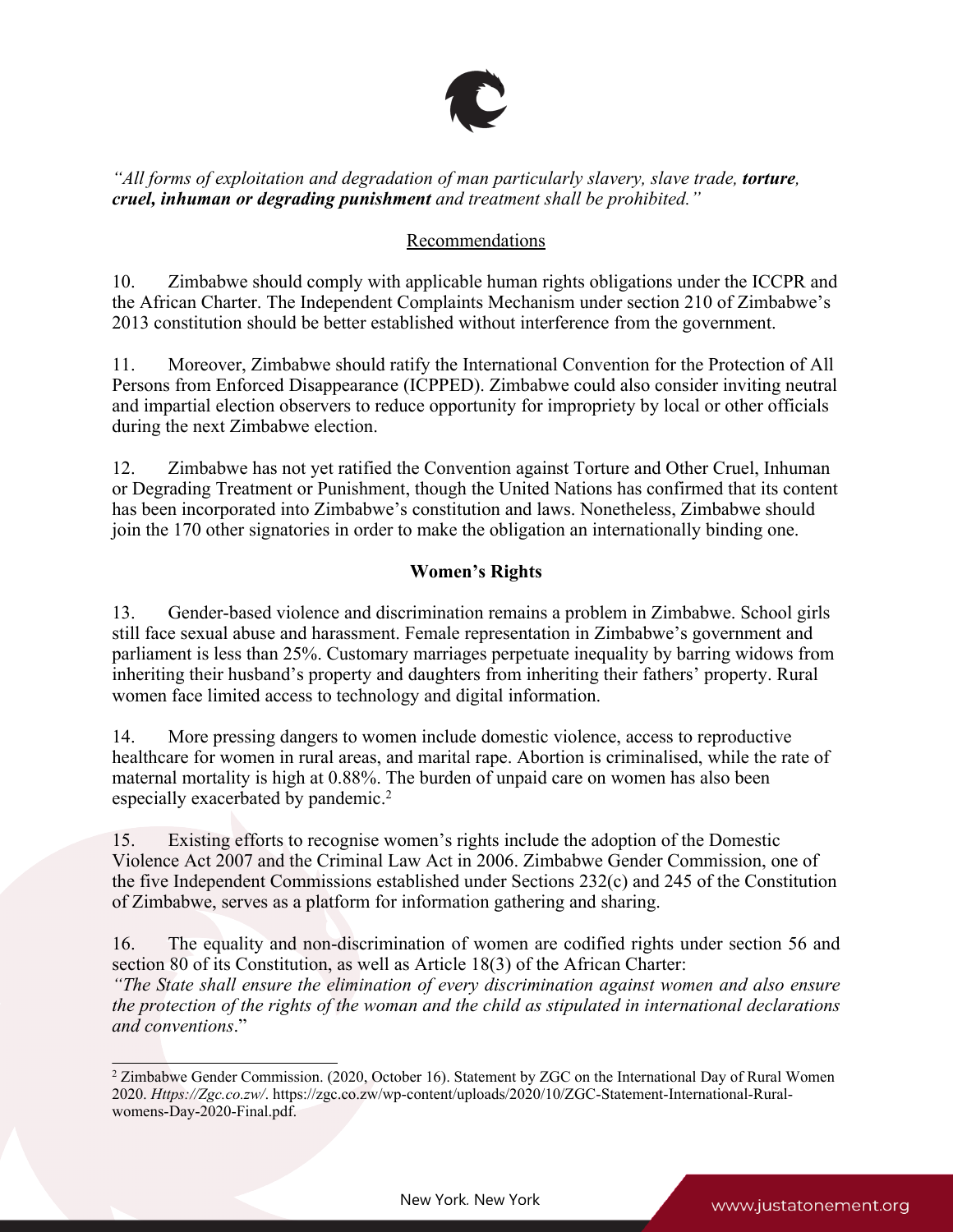

17. These rights are also codified in Article 3 of the ICCPR: "*The States Parties to the presen<sup>t</sup> Covenant undertake to ensure the equal right of men and women to the enjoyment of all civil and political rights set forth in the presen<sup>t</sup> Covenant*."

#### Recommendations

18. Zimbabwe should, first and foremost, ensure that women have access to healthcare, water, electricity, and food. Moreover, more female-centric information and education opportunities should be made available. Statutory law enforcement surrounding domestic violence needs to be more thorough.

19. Furthermore, Zimbabwe should follow through with the recommendations from The Committee on the Elimination of Discrimination against Women. These include (i) strengthening awareness raising and training for school officials in the interest of keeping the school environment safe, (ii) providing more suppor<sup>t</sup> for young mothers and brides by increasing exposure to non-traditional career paths as well as providing career counseling, and (ii) ratifying the Operational Protocol to CEDAW.

#### **Rights of Children**

20. The Committee on the Rights of the child reported sexual exploitation and abuse of girls, orphans, children with disabilities, child migrants and impoverished children in Zimbabwe. Other violations include the ill-treatment and torture of children in police custody, corporal punishment, as well as child labour. Significant solutions to solve these issues include the enactment of the Trafficking in Persons Act (2014) and the creation of the Interministerial Task Force on Human Trafficking.

21. As of 2019, one in four girls aged 15-19 are wedded, mostly to much older men, under customary marriages which are often unregulated by statutory law. Pledging children in marriage greatly disadvantages young girls, who are forced to reside with often physically abusive husbands. Due to highly patriarchal values, they lose decision-making power in their own lives and often discontinue their education in order to take care of their children.

22. Human Rights Watch cited gaps in the country'<sup>s</sup> laws, extreme poverty, rape-induced pregnancy, harmful religious beliefs, and traditional practices as factors driving child marriages. Allowing such harm to come to children is not only patently tragic, but is in contravention of many sections of its constitution, namely, 19(3) on the rights of children:

*"3. The State must take appropriate legislative and other measures—*

*a. to protect children from exploitative labour practices; and*

*b. to ensure that children are not required or permitted to perform work or provide services that.*

*i. are inappropriate for the children's age; or*

*ii. place at risk the children's well-being, education, physical or mental health or spiritual, moral or social development."*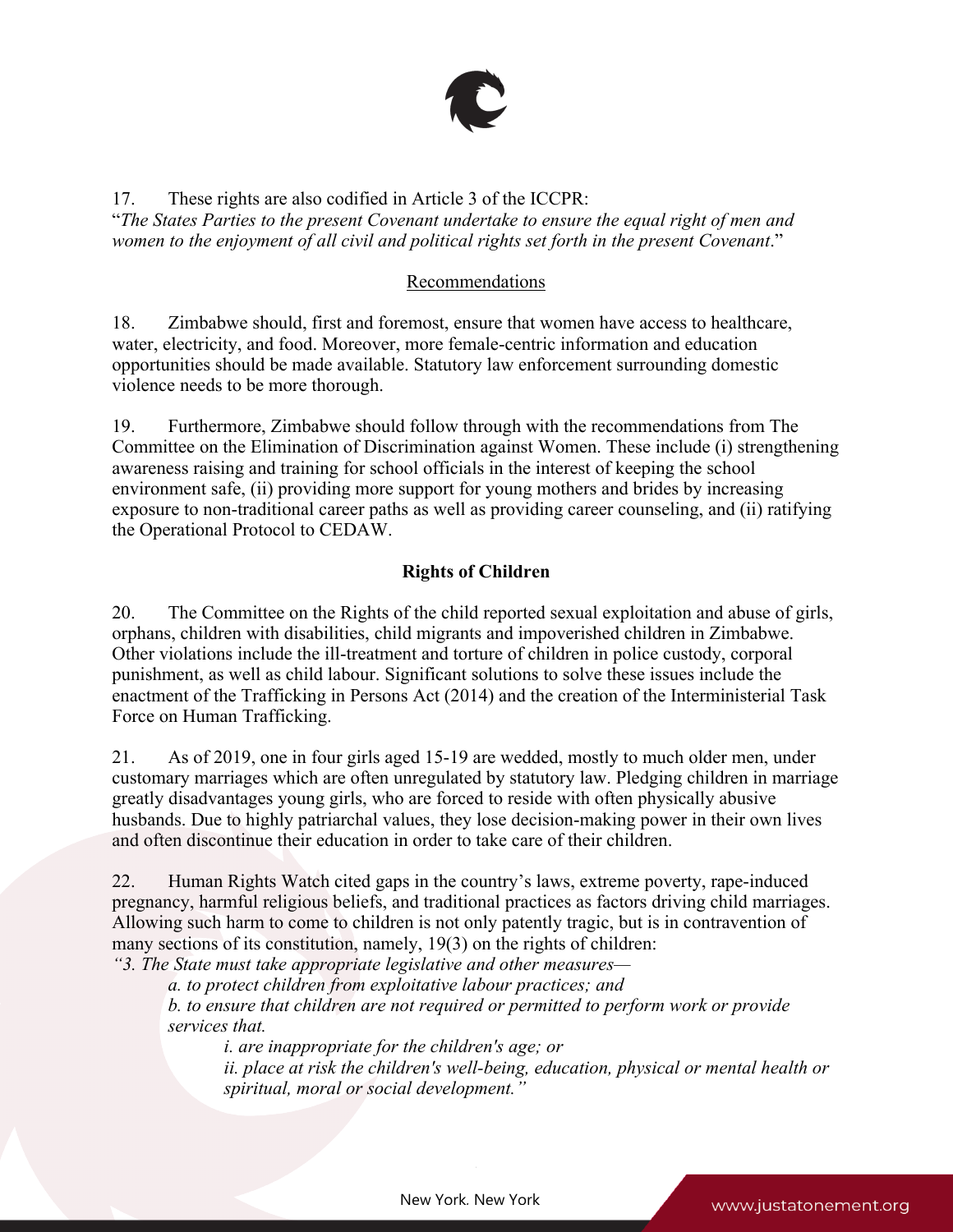

#### *23.* As well as Article 24 of the ICCPR:

*"Every child shall have, without any discrimination … the right to such measures of protection* as are required by his status as a minor, on the part of his family, society and the State."

24. Current action to solve these issues involves the National Action Plan (NAP) and Communication Strategy on Ending Child Marriage, currently coordinated across multiple sectors by the Ministry of Women Affairs. On top of this, Zimbabwe'<sup>s</sup> national gender policy was revised to address the problem of child marriage in 2017.

#### Recommendations

25. The governmen<sup>t</sup> rightly aims to end the issue of children being pledged in marriage by 2030. To reach this goal, it should intensify existing measures to preven<sup>t</sup> child marriages, such as providing stronger incentives to stay in public education for young girls, as well as supporting young pregnan<sup>t</sup> mothers.

26. The governmen<sup>t</sup> must strengthen and increase the presence of safety net organisations for children and youth, such as shelters, NGOs, and law enforcement officers, especially in rural areas. These would especially benefit foster children and victims of abuse. Further, the governmen<sup>t</sup> should follow through with the recommendation from the Committee of the Rights of the Child to establish <sup>a</sup> list of hazardous kinds of work in which children should not be involved.

## **Healthcare**

27. Zimbabwe'<sup>s</sup> healthcare system is in need of improvement. Existing staff is overstretched due to <sup>a</sup> limited number of healthcare professionals and the infrastructure is outdated and ill equipped. Cancer, HIV/AIDS, malaria, tuberculosis, diarrhoeal diseases and birth complications continue to be prevalent problems.

28. The pandemic was an additional strain on Zimbabwe'<sup>s</sup> healthcare system. According to the World Health Organisation, as of  $25<sup>th</sup>$  June 2021, there have been 44,306 confirmed cases of Covid-19 with  $1,709$  deaths.<sup>3</sup>

29. Female healthcare is also of major concern. Many unsafe abortions also occur as <sup>a</sup> result of lengthy authorisation procedures, while young women are often unable to access quality reproductive and sexual healthcare services.

30. Furthermore, the Committee on the Rights of the Child expressed concern about access to healthcare for impoverished children living in rural areas. High rates of maternal, neonatal and child mortality, as well as malnutrition abound among children under 5 years of age. In addition, they reported that most cases of disability were due to preventable causes, such as inaccessibility to full immunization, lack of comprehensive care, and malnutrition.

<sup>3</sup> World Health Organization. (n.d.). *Zimbabwe Country Overview*. World Health Organization. https://www.who.int/countries/zwe/.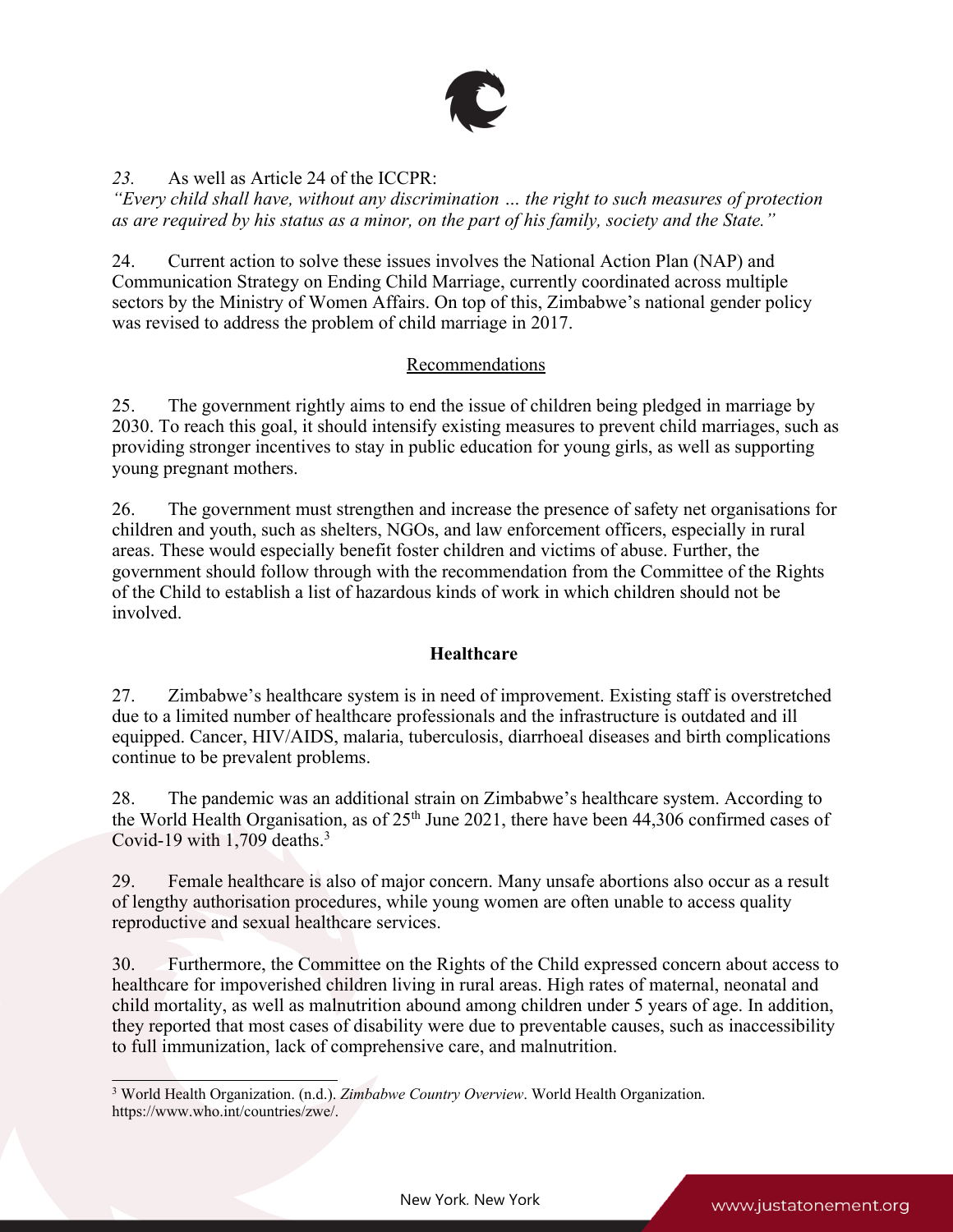

31. The Right to Health Care is enshrined in Article 76 of the Zimbabwe constitution: "*Every person living with <sup>a</sup> chronic illness has the right to have access to basic healthcare services for the illness*."

32. The Right to Health Care is also enshrined in Article 16 of the African Charter, to which Zimbabwe is <sup>a</sup> party: "*States parties to the presen<sup>t</sup> Charter shall take the necessary measures to* protect the health of their people and to ensure that they receive medical attention when they are *sick*."

## Recommendations

33. To strengthen the overall healthcare system, more money and resources should be channelled into equipment and education. Zimbabwe should continue to partner with NGOs such as UNICEF to continue administering vaccines to the general public in the interest of minimizing preventable diseases.

34. Pertaining to the pandemic specifically, Zimbabwe should develop more comprehensive policies on sanitisation, social distancing, mask-wearing, and the communication of such policies to the public.

35. Access to healthcare resources needs to be much more robust, especially in rural areas. Sexual and reproductive health education should be taught in schools, while family planning information and contraceptives should be more widely disseminated.

## **Climate Change**

36. **The breakdown and collapse of the Earth'<sup>s</sup> climate system is imminent and may have already commenced.** Zimbabwe has been hard-hit by devastating natural disasters such as Cyclone Idai, intense droughts, floods, and recently, an increasing number of wildfires. As <sup>a</sup> result, the bread basket of Africa is dwindling. Agriculture makes up 18% of the country'<sup>s</sup> GDP and supports over 60% of the population, ye<sup>t</sup> Zimbabwe is still food insecure.

37. The issue of climate change is therefore of paramoun<sup>t</sup> importance to Zimbabwe'<sup>s</sup> survival. The governmen<sup>t</sup> of Zimbabwe must not only continue implementing its current climate mitigation and adaptation efforts; it must continuously seek new avenues of climate-readiness.

38. Present action includes the 2018 Zimbabwe Agenda for Sustainable Socio-Economic Transformation (Zim Asset). This comprehensive plan analyses problems and solution strategies across sectors, focusing primarily on food security and economic growth.

39. Zimbabweans Environmental rights are enshrined in Article 73 of the Zimbabwean Constitution:

"*1. Every person has the right*

*a. to an environment that is not harmful to their health or well-being; and*